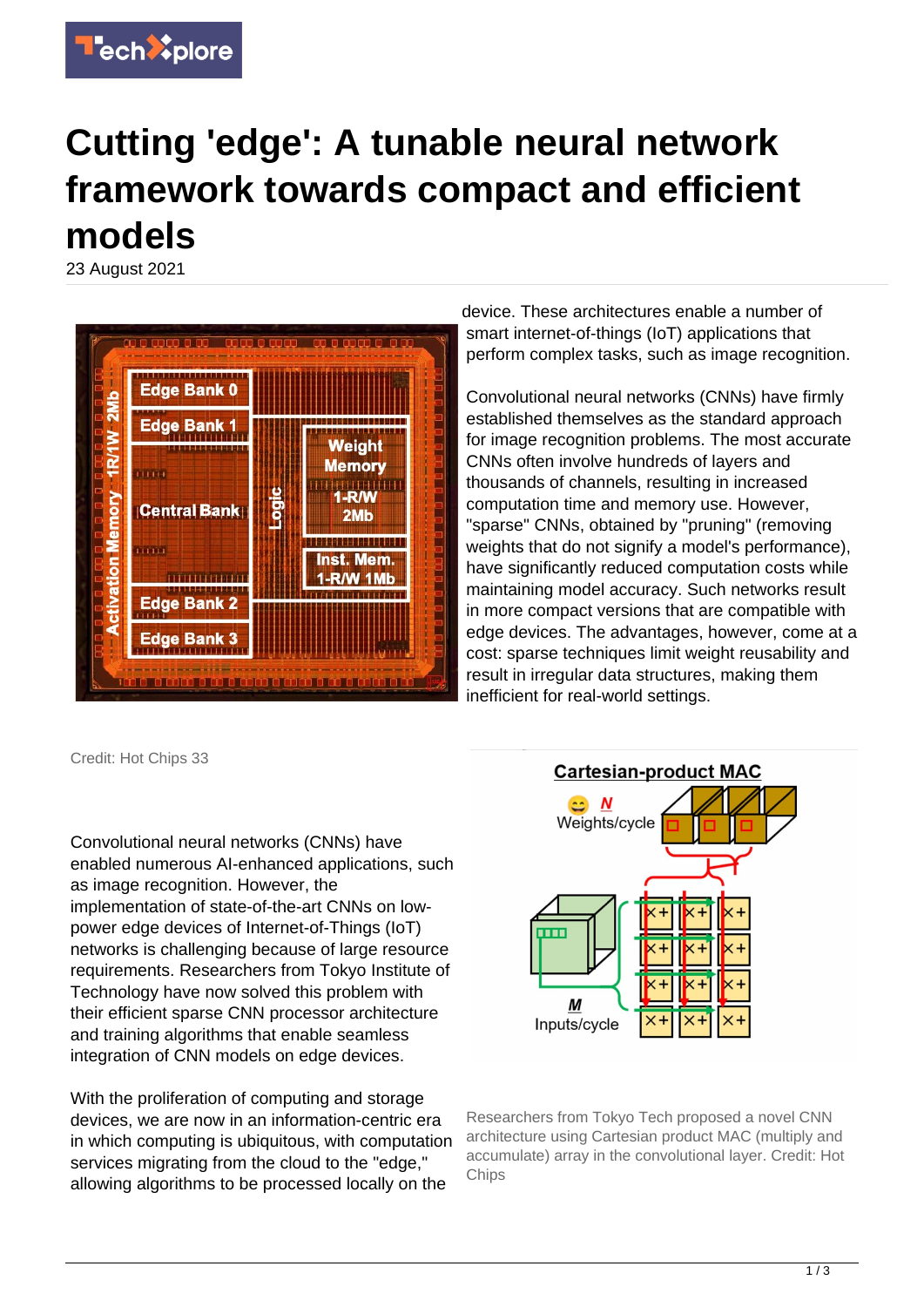

Addressing this issue, Prof. Masato Motomura and Prof. Kota Ando from Tokyo Institute of Technology (Tokyo Tech), Japan, along with their colleagues, have now proposed a novel 40 nm sparse CNN chip that achieves both high accuracy and efficiency, using a Cartesian-product MAC (multiply and accumulate) array (Figures 1 and 2), and "pipelined activation aligners" that spatially shift "activations" (the set of input/output values, or equivalently, the input/output vector of a layer) onto regular Cartesian MAC array.

"Regular and dense computations on a parallel computational array are more efficient than irregular or sparse ones. With our novel architecture employing MAC array and activation aligners, we were able to achieve dense computing of sparse convolution," says Prof. Ando, the principal researcher, explaining the significance of the study. He adds, "Moreover, zero weights could be eliminated from both storage and computation, resulting in better resource utilization." The findings will be presented at the 33rd Annual Hot Chips Symposium.

One important aspect of the proposed mechanism is its "tunable sparsity." Although sparsity can reduce computing complexity and thus increase efficiency, the level of sparsity has an influence on prediction accuracy. Therefore, adjusting the sparsity to the desired accuracy and efficiency helps unravel the accuracy-sparsity relationship. In order to obtain highly efficient "sparse and quantized" models, researchers applied "gradual pruning" and "dynamic quantization" (DQ) approaches on CNN models trained on standard image datasets, such as CIFAR100 and ImageNet. Gradual pruning involved pruning in incremental steps by dropping the smallest weight in each channel, while DQ helped quantize the weights of neural networks to low bit-length numbers, with the activations being quantized during inference. On testing the pruned and quantized model on a prototype CNN chip, researchers measured 5.30 dense TOPS/W (tera operations per second per watt—a metric for assessing performance efficiency), which is equivalent to 26.5 sparse TOPS/W of the base model.



The trained model was pruned by removing the lowest weight in each channel. Only one element remains after 8 rounds of pruning (pruned to 1/9). Each of the pruned models is then subjected to dynamic quantization. Credit: Hot Chips

"The proposed architecture and its efficient sparse CNN training algorithm enable advanced CNN models to be integrated into low-power edge devices. With a range of applications, from smartphones to industrial IoTs, our study could pave the way for a [paradigm shift](https://techxplore.com/tags/paradigm+shift/) in edge AI," comments an excited Prof. Motomura.

It certainly seems that the future of computing lies on the "edge."

 **More information:** Kota Ando et al. Edge Inference Engine for Deep & Random Sparse Neural Networks with 4-bit Cartesian-Product MAC Array and Pipelined Activation Aligner (2021). Hot Chips 33 Symposium

Provided by Tokyo Institute of Technology